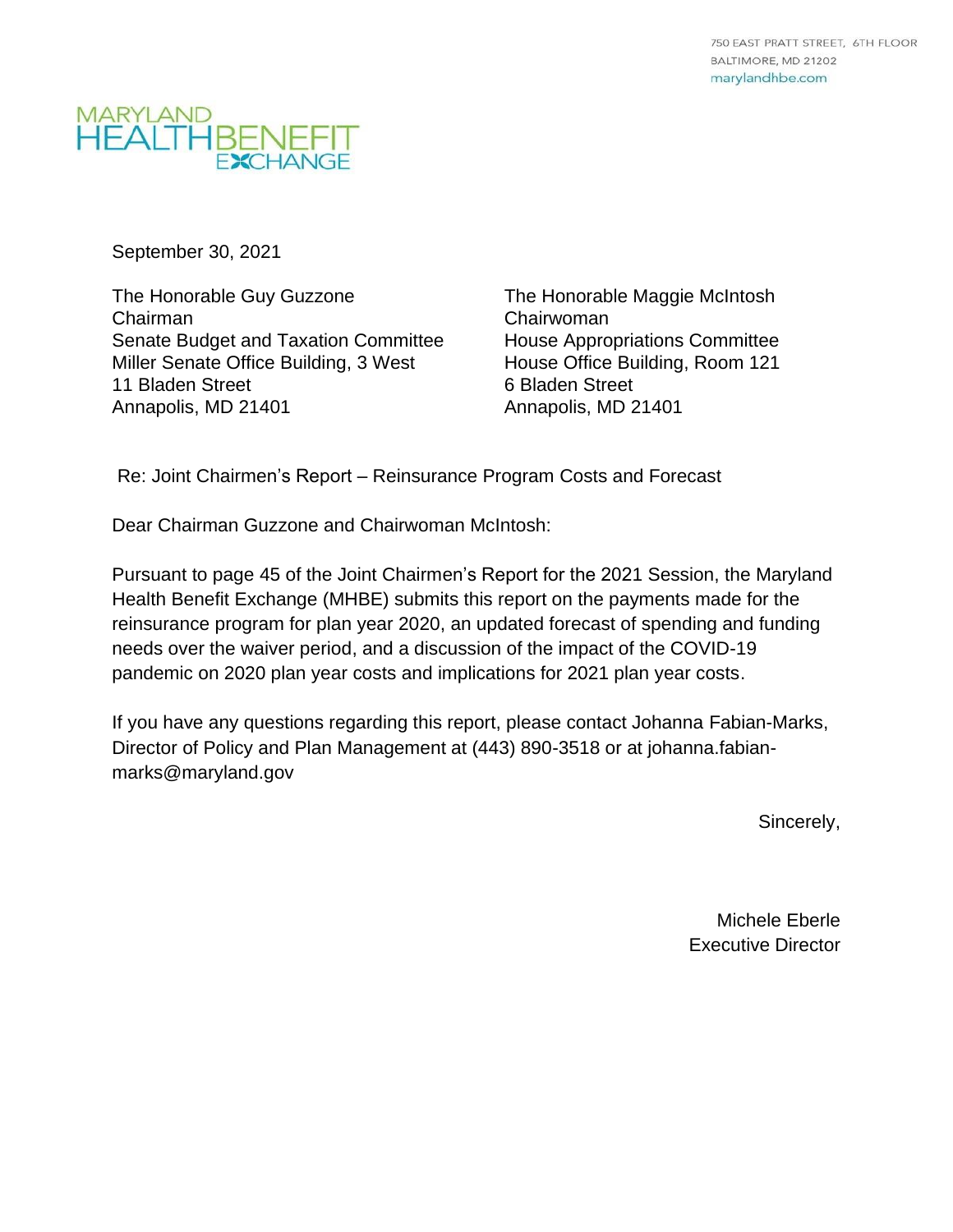

# Joint Chairmen's Report:

Reinsurance Program Costs and Forecast

**Maryland Health Benefit Exchange** September 30, 2021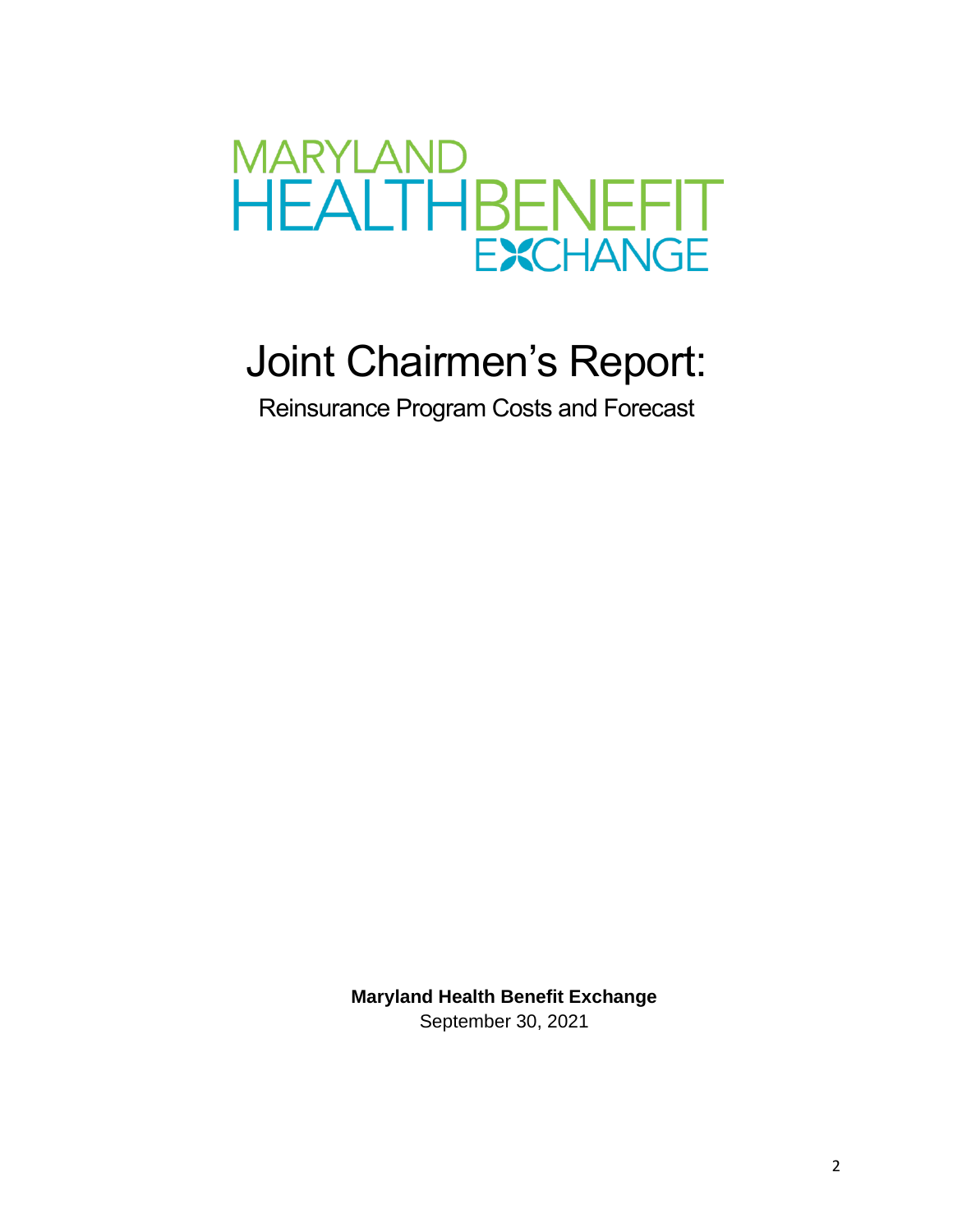## **Table of Contents**

| $\mathbf{L}$ |    |                                                                       |  |
|--------------|----|-----------------------------------------------------------------------|--|
| II.          |    |                                                                       |  |
| III.         |    |                                                                       |  |
| IV.          |    |                                                                       |  |
|              | A. |                                                                       |  |
|              |    | V. 2019-2023 Actual and Projected Program Spending and Federal and    |  |
|              | Α. | 2020-2023 Projected Program Spending and Projected Federal Funding  8 |  |
|              |    |                                                                       |  |
|              |    |                                                                       |  |
|              | В. |                                                                       |  |
|              |    |                                                                       |  |
|              | Α. |                                                                       |  |
|              | В. |                                                                       |  |
| $\mathbf{L}$ |    |                                                                       |  |

### **List of Tables**

| Table 2. Projected and Actual SRP Cost, Federal Funding, Individual Market        |  |
|-----------------------------------------------------------------------------------|--|
|                                                                                   |  |
|                                                                                   |  |
|                                                                                   |  |
| Table 5. Top Hierarchical Condition Categories by Count and Cost, PY 2019 SRP  12 |  |
| Table 6. Summary of Care Management Initiatives Targeting Specified State Public  |  |
|                                                                                   |  |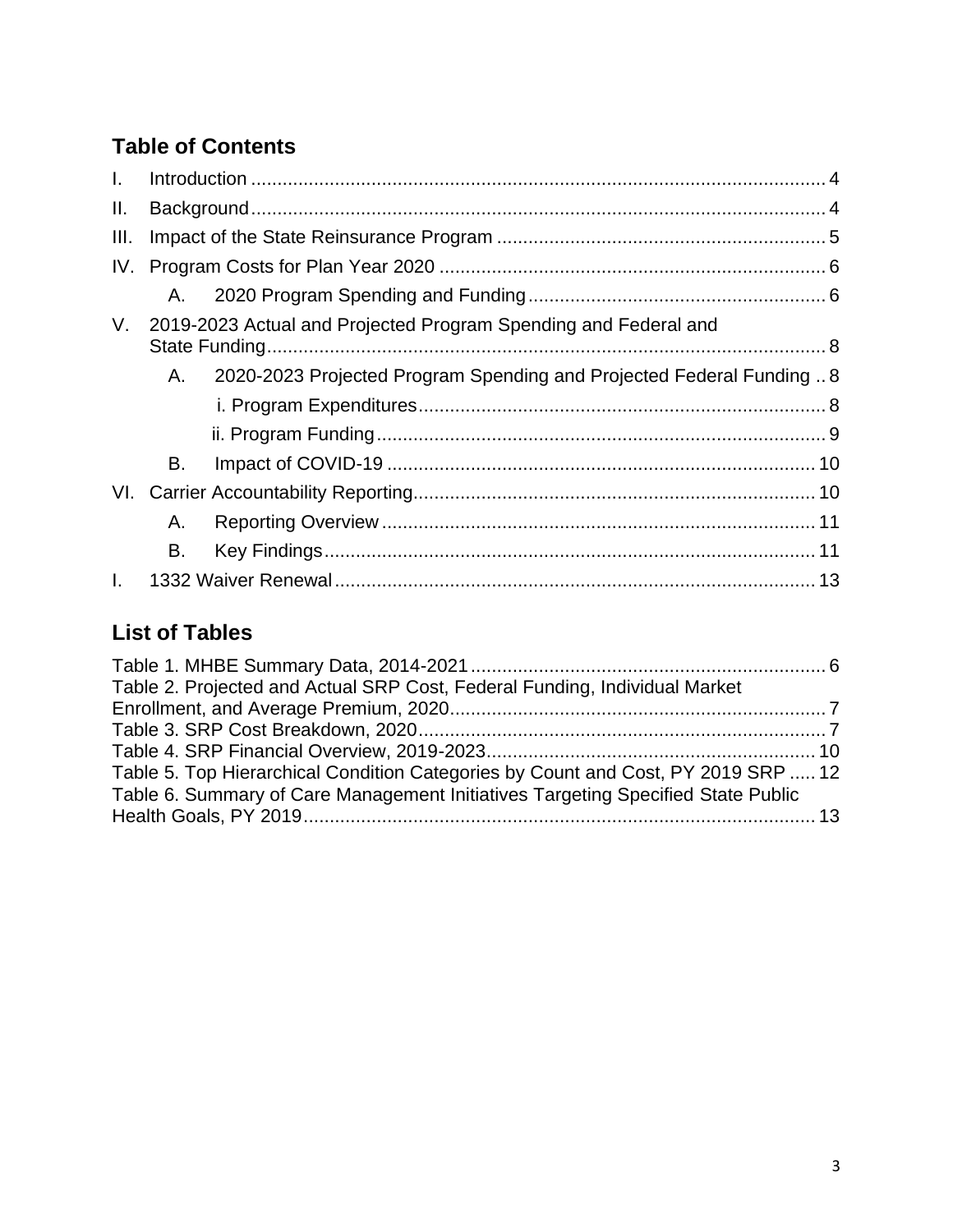#### <span id="page-3-0"></span>**I. Introduction**

The 2021 Joint Chairmen's Report on the Fiscal 2022 State Operating Budget (HB 588) and the State Capital Budget (HB 590) and Related Recommendations<sup>1</sup> requests that the Maryland Health Benefit Exchange (MHBE) provide a report on the State Reinsurance Program (SRP) costs and future spending. Specifically, MHBE is requested to provide:

"a report that provides the final 2020 plan year reinsurance payments, an updated forecast of spending and funding needs by fund source over the waiver period, and a discussion of the impact of the COVID-19 pandemic on 2020 plan year costs and implications for 2021 plan year costs."

The purpose of the SRP is to mitigate the premium impact of high-cost enrollees in the individual market. The SRP has been highly successful, reducing rates by more than 30% in the first three years of the program's existence and providing relief for Marylanders who had experienced significant premium increases in the years before the SRP took effect.

#### <span id="page-3-1"></span>**II. Background**

During the 2018 legislative session, the Maryland General Assembly passed House Bill 1795 – Establishment of a State Reinsurance Program (HB 1795), which was then signed into law by Gov. Larry Hogan on April 5, 2018. HB 1795 was an emergency measure that directed the Maryland Health Benefit Exchange to submit a Section 1332 State Innovation Waiver to the U.S. Secretaries of Health and Human Services (HHS) and the Treasury to establish a State Reinsurance Program.

Senate Bill 387, Health Insurance – Individual Market Stabilization (Maryland Health Care Access Act of 2018) (SB 387), also passed during the 2018 session. It established a health plan assessment to be collected in 2019 to help fund the SRP. Section 9010 of the Affordable Care Act (ACA) created a federal health insurance provider fee ("9010 fee") for covered entities engaged in the business of providing health insurance. The 9010 fee was based on the entity's net premiums for the year and was estimated at about 2.75% to 3%. <sup>2</sup> The federal spending bill enacted in January 2018 suspended the collection of this federal fee for 2019. SB 387 applied a 2.75 percent assessment on certain health insurance plans and Medicaid managed care organizations that are regulated by the state and allows the state to collect certain funds that the federal government would have collected under Section 9010.

On May 18, 2018, the MHBE submitted an application to HHS to waive Section 1312(c)(1) of the ACA for a period of five years to implement the SRP. The waiver proposed to cover plan years 2019 through 2023 and allow Maryland to include

<sup>1</sup> Available at http://mgaleg.maryland.gov/Pubs/BudgetFiscal/2021rs-budget-docs-jcr.pdf

<sup>2</sup> Levitis, Jason. Considerations for a State Health Insurer Fee Following Repeal of the Federal 9010 Fee. State Health and Value Strategies. Jan 30, 2020. https://www.shvs.org/considerations-for-a-state-health-insurer-feefollowing-repeal-of-the-federal-9010-fee/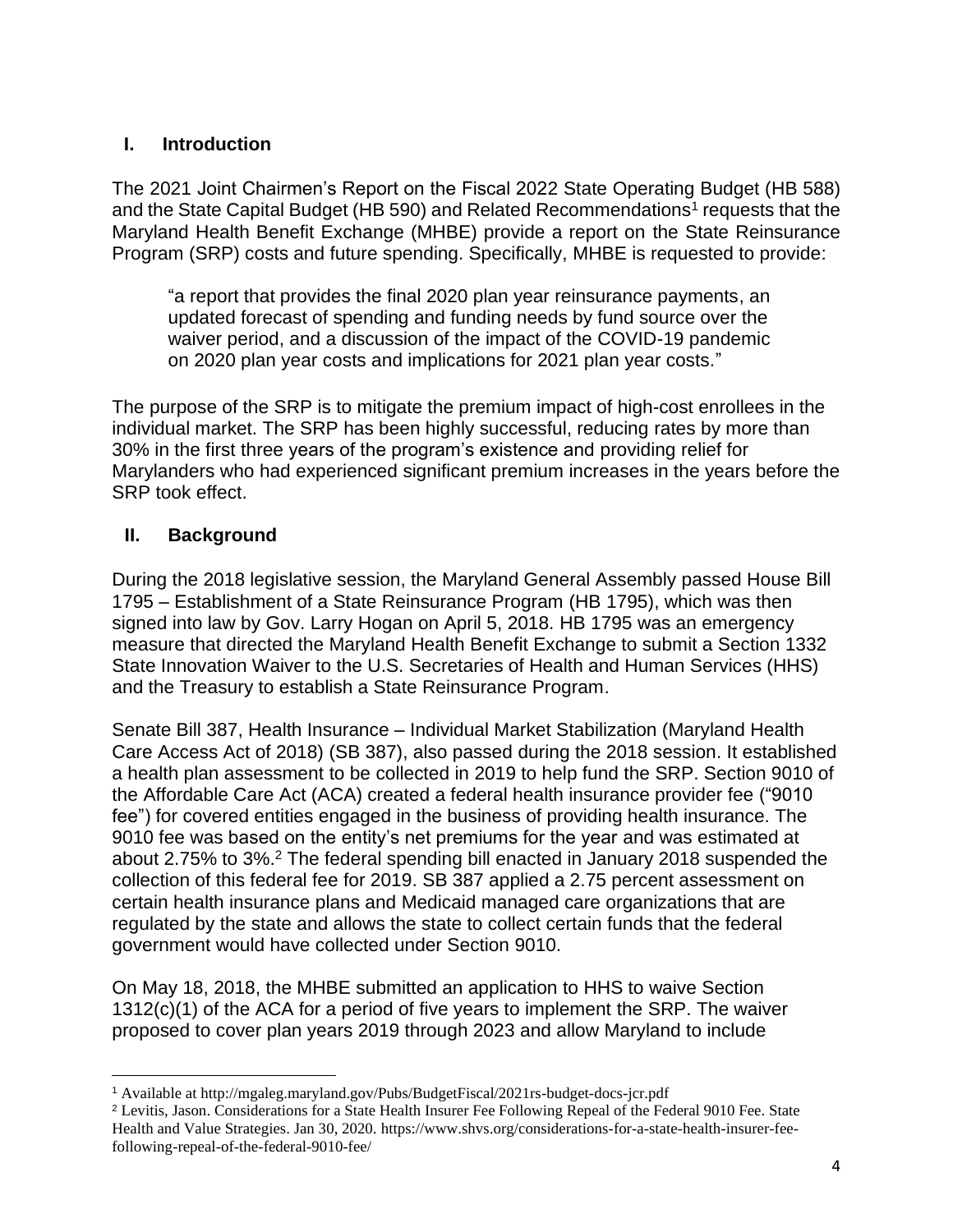expected state reinsurance payments when establishing the market wide index rate, decreasing premiums and federal payments of advance premium tax credits (APTCs).

MHBE proposed that the SRP would operate as a traditional, claims-based reinsurance program that reimburses qualifying health insurers for a percentage of an enrollee's claims between an attachment point and cap. For plan year 2019, Maryland implemented a cap of \$250,000, a coinsurance rate of 80 percent, and an attachment point of \$20,000.

On August 22, 2018, the Centers for Medicare and Medicaid Services (CMS), on behalf of HHS and the Department of the Treasury, approved Maryland's State Innovation waiver for a period of January 1, 2019 through December 31, 2023.<sup>3</sup>

During the 2019 Session, House Bill 258/Senate Bill 239 was passed to establish a state-based health insurance provider assessment of 1% to fund the SRP through 2023. In 2020, the U.S. Congress enacted the Further Consolidated Appropriations Act, which repealed the federal 9010 fee for calendar years beginning after December 31, 2020. Consequently, the General Assembly passed a technical correction to the applicability of the assessment (Senate Bill 124 of 2020, Maryland Health Benefit Exchange – Assessment Applicability and State–Based Individual Market Health Insurance Subsidies) to remove the language from House Bill 258/Senate Bill 239 that attached Maryland's assessment to the now repealed 9010 fee and to ensure that the statebased health insurance provider assessment continued to apply as intended.

#### <span id="page-4-0"></span>**III. Impact of the State Reinsurance Program**

The SRP has stabilized the individual market: premiums are down, enrollment is up, and a new carrier entered the individual market for 2021. After four years of average premium increases in the double digits, monthly premiums fell in 2019 by an average of 13%. Rates have continued to fall as the SRP has matured, declining an additional 10% on average in 2020 and 12% on average for 2021. Rates for 2022 will increase slightly, by 2%, which is not unexpected. In total, premium rates in that market have decreased by an average of nearly 32% since the reinsurance program's launch. The reinsurance program was initially projected to decrease the then spiraling rates for individual insurance by 30% over three years, with future changes tied to claim trends.

Prior to implementation of the SRP, on-exchange enrollment declined in 2017 and 2018 by 3.1% and 2.6%, respectively. In contrast, enrollment has increased significantly since the inception of the program. As of July 2021, on-exchange enrollment is up 21.4% compared to July 2019. <sup>4</sup> Looking more broadly at both on and off exchange individual market enrollment, we also see substantial gains, with total market enrollment up about

<sup>3</sup> https://www.cms.gov/CCIIO/Programs-and-Initiatives/State-Innovation-Waivers/Downloads/1332-STC-MD-Signed.pdf

<sup>4</sup> Maryland Health Connection Data Reports, July 31, 2019, July 31, 2020, and July 31, 2021. Available at http://www.marylandhbe.com/wp-content/uploads/2021/08/Executive-Report\_07312021.pdf, and https://www.marylandhbe.com/wp-content/uploads/2019/09/Executive-Report\_07\_31\_2019.pdf.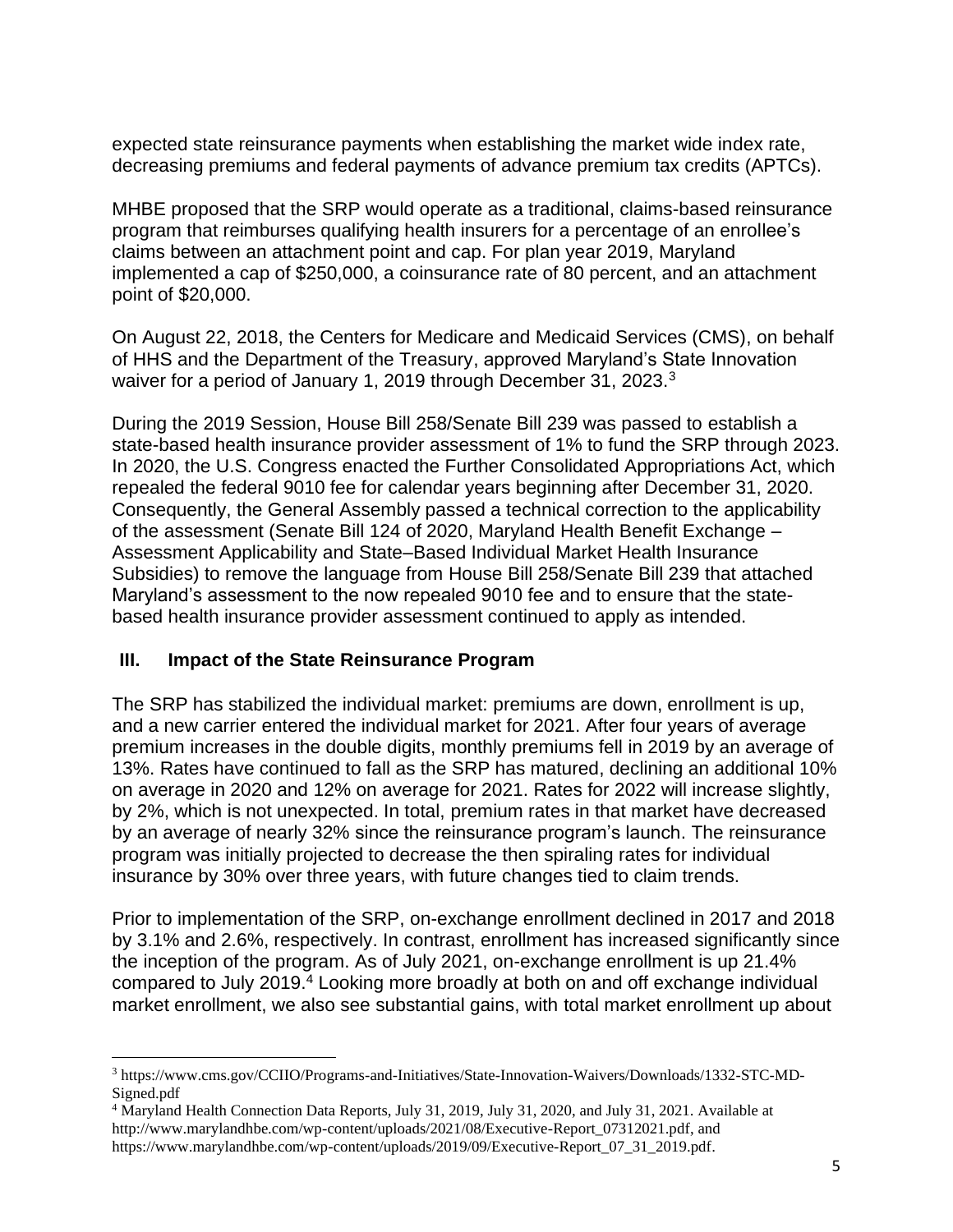9% year-over year as of March 2021.<sup>5</sup> Although recent on-exchange enrollment increases are due in large part to two new special enrollment periods, Easy Enrollment and COVID-19, lower premiums have made purchasing health insurance more attainable. It's also notable that the commencement of the SRP coincided with increases in unsubsidized enrollment, indicating that the premium decreases were sufficient to encourage people paying full price to start returning to the market. See Table 1. Without the reinsurance program, individual market enrollment would have been an estimated 8.7 percent lower in 2019, 10 percent lower in 2020, and 18 percent lower in 2021, and premiums would have been an estimated 30 percent or more higher.<sup>6,7,8</sup>

In addition, in May 2020 United Healthcare announced that it was rejoining the individual market, making 2021 the first year with an increase in the number of individual market carriers since 2015. This indicates that carrier confidence in the Maryland individual market has grown as a result of the SRP.

| <b>Benefit</b><br>Year | <b>Participating</b><br>carriers (#) | <b>Enrollment<sup>9</sup></b> | <b>Subsidized/</b><br><b>Unsubsidized (%)</b> | <b>Average</b><br><b>Premium</b><br>Change (%) |
|------------------------|--------------------------------------|-------------------------------|-----------------------------------------------|------------------------------------------------|
| 2014                   | 4                                    | 81,553                        | 80/20                                         |                                                |
| 2015                   | 5                                    | 131,974                       | 70/30                                         | 10%                                            |
| 2016                   | 5                                    | 162,652                       | 70/30                                         | 18%                                            |
| 2017                   | 3                                    | 157,637                       | 78/22                                         | 21%                                            |
| 2018                   | $\overline{2}$                       | 153,571                       | 79/21                                         | 50%                                            |
| 2019                   | $\overline{2}$                       | 156,963                       | 77/23                                         | $-13%$                                         |
| 2020                   | 2                                    | 158,934                       | 76/24                                         | $-10%$                                         |
| 2021                   | 3                                    | 166,038                       | 73/27                                         | $-12%$                                         |

<span id="page-5-2"></span>Table 1. MHBE On-Exchange Summary Data, 2014-2021

#### <span id="page-5-0"></span>**IV. Program Costs for Plan Year 2020**

#### <span id="page-5-1"></span>*A. 2020 Program Spending and Funding*

In July 2020, Lewis & Ellis projected total program costs for 2020 of approximately \$378 million.<sup>10</sup> Actual program costs for 2020, finalized in July 2021, consisted of approximately \$400 million in payments to carriers (approximately 6% higher than

<sup>5</sup> Data provided by the Office of Chief Actuary, Maryland Insurance Administration.

<sup>6</sup> Lewis & Ellis, Inc. 2020 Analysis for the State Health Reinsurance Program. Report to the Maryland Health Benefit Exchange. September 12, 2019.

<sup>&</sup>lt;sup>7</sup> Lewis & Ellis, Inc. 2021 Analysis for the State Health Reinsurance Program. Report to the Maryland Health Benefit Exchange. July 17, 2020.

<sup>8</sup> Estimates by Office of the Chief Actuary, Maryland Insurance Administration, September 2020.

<sup>9</sup> Enrollment reported as of the end of open enrollment preceding the applicable plan year.

 $10$  In August 2019, the MHBE contracted with Lewis & Ellis, Inc. to provide ongoing actuarial analysis to inform administration of the SRP. Lewis & Ellis has provided three updated spending and funding forecasts to date, one in September 2019, the second in July 2020, and the third in July 2021, each using successively updated data and assumptions.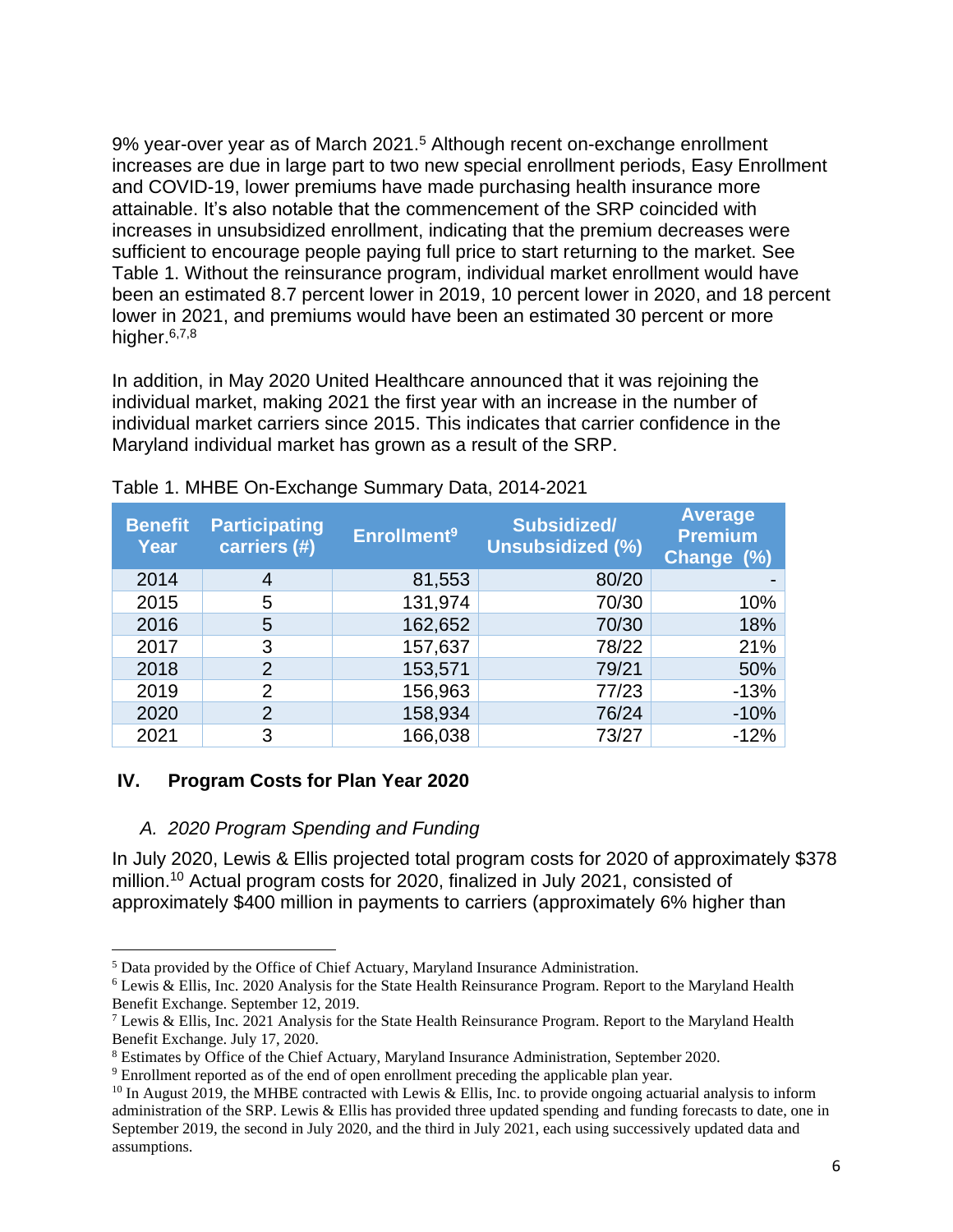projected in 2020) and \$102,612 in program administration.<sup>11</sup> The 6% difference between the 2020 cost projection and the actual 2020 costs as determined in 2021 is primarily attributed to the COVID-19 pandemic. The pandemic drove higher-thanprojected 2020 enrollment as well as higher-than-projected claims. Actual 2020 total individual market enrollment was 2,547,683 member-months, or an average of about 212,000 enrollees, which was about 2.4% higher than Lewis & Ellis projected in July 2020. In addition, Lewis & Ellis found COVID-19 had a greater impact on reinsured claims than expected. For example, of CareFirst's high-cost claimants with over \$20,000 in incurred claims, approximately 56% had a COVID-19 claim.

On April 3, 2020, HHS notified the MHBE that the Department of the Treasury's final administrative determination for pass through funding would be about \$447 million for calendar year 2020.<sup>12</sup> The 2020 health insurance provider assessment of 1% collected \$118,622,884 in state funding. Spending and funding numbers for 2020 are presented below in Table 2 and additional detail on spending is provided in Table 3.

<span id="page-6-0"></span>

| Table 2. Projected and Actual SRP Cost, Federal Funding, Individual Market |  |  |
|----------------------------------------------------------------------------|--|--|
| Enrollment, and Average Premium, 2020                                      |  |  |

| <b>Source</b>                                    | <b>Total</b><br><b>Payments to</b><br><b>Carriers</b> | <b>Total Federal</b><br><b>Funding</b> | <b>Total Individual</b><br><b>Market</b><br>Enrollment <sup>13</sup> | Average<br><b>Individual</b><br><b>Market</b><br><b>Premium</b><br>PMPM <sup>14</sup> |
|--------------------------------------------------|-------------------------------------------------------|----------------------------------------|----------------------------------------------------------------------|---------------------------------------------------------------------------------------|
| Lewis & Ellis<br><b>Projection (July</b><br>2020 | \$377,828,828                                         | \$447,277,359                          | 207,160                                                              | \$494                                                                                 |
| 2020 Actuals                                     | \$400,106,654                                         | \$447,277,359                          | 212,307                                                              | \$479                                                                                 |

#### <span id="page-6-1"></span>Table 3. SRP Cost Breakdown, 2020

| <b>Spending</b>                                                                                                            | <b>Value</b>     | <b>Comments</b> |
|----------------------------------------------------------------------------------------------------------------------------|------------------|-----------------|
| Amount of Federal pass-through<br>funding spent on individual claims<br>payment to issuers from the<br>reinsurance program | \$400,106,654    |                 |
| CareFirst BlueChoice, Inc.                                                                                                 | \$249,548,893.78 |                 |
| CareFirst of Maryland, Inc.                                                                                                | \$39,012,885     |                 |
| <b>GHMSI</b>                                                                                                               | \$28,542,832     |                 |

 $11$  Federal pass-through funding may be used to cover program administration costs.

<sup>12</sup> Maryland 2020 Pass-Through Funding Letter. April 3, 2020. https://www.cms.gov/CCIIO/Programs-and-Initiatives/State-Innovation-Waivers/Downloads/1332-MD-2020.pdf

<sup>&</sup>lt;sup>13</sup> 2020 actual total individual market enrollment calculated by MHBE as the 2020 individual market membermonths reported in the 2020 Reinsurance Summary Report provided by CMS to MHBE, divided by 12.

<sup>14</sup> 2020 actual average individual market premium PMPM was calculated by MHBE using the 2020 total individual market premium and 2020 individual market member-months reported in the 2020 Reinsurance Summary Report provided by CMS to MHBE.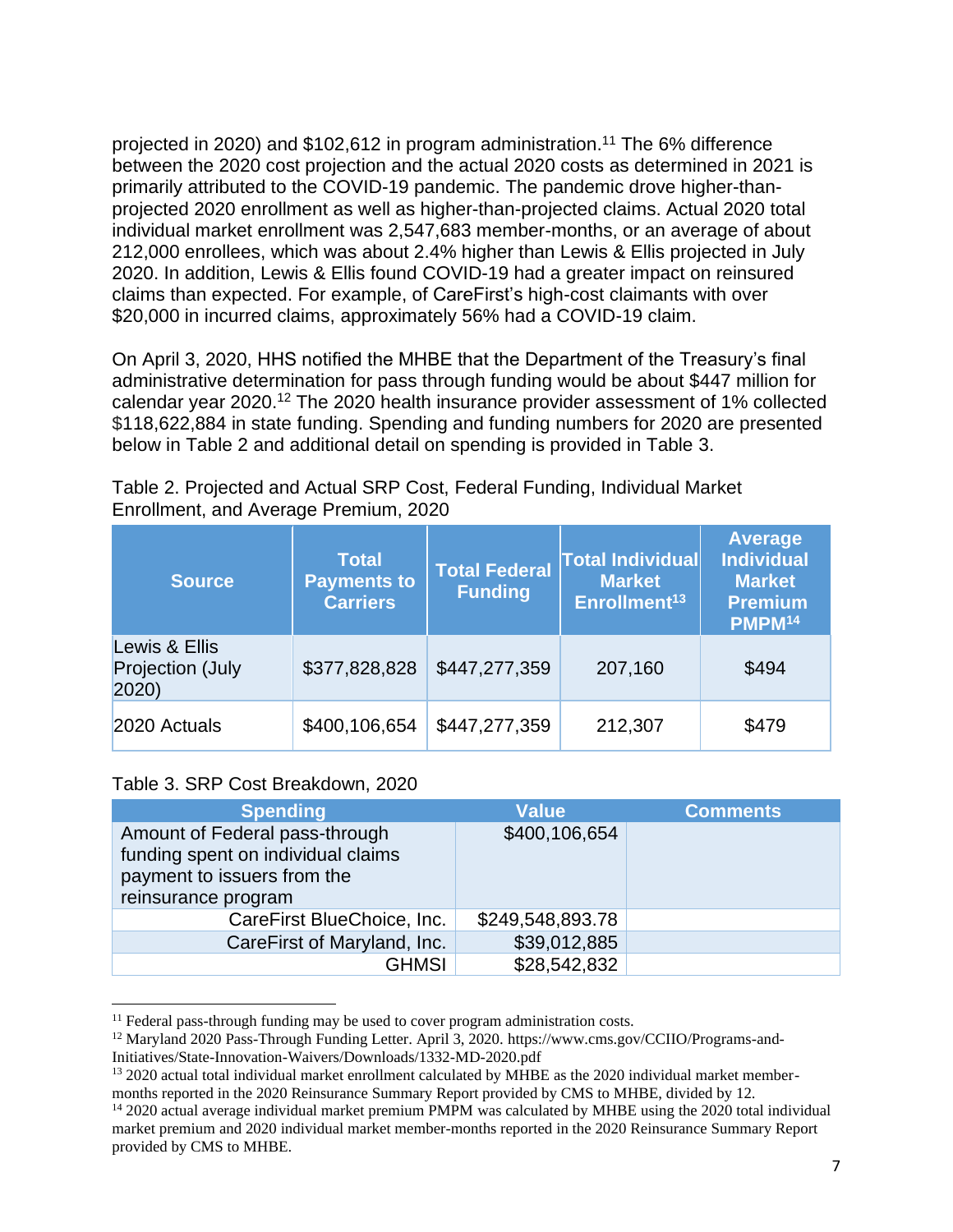| Kaiser Foundation Health Plan, Mid-<br>Atlantic, Inc.                                       | \$83,002,043 |                                                                                                                                      |
|---------------------------------------------------------------------------------------------|--------------|--------------------------------------------------------------------------------------------------------------------------------------|
| Amount of Federal pass-through<br>funding spent on operation of the<br>reinsurance program  | \$102,612    | \$8,000.00 on EDGE<br>Server fees and<br>\$94,612.25 on actuarial<br>support services                                                |
| Amount of any unspent balance of<br>Federal pass-through funding for the<br>reporting year  | \$67,317,912 |                                                                                                                                      |
| Amount of State funding contribution to<br>fully fund the program for the reporting<br>year | \$0          | No state funding was<br>necessary for plan year<br>2020, as federal<br>funding was sufficient<br>to cover the cost of the<br>program |

#### <span id="page-7-0"></span>**V. 2020-2023 Actual and Projected Program Spending and Federal and State Funding**

#### <span id="page-7-1"></span>*A. 2020-2023 Projected Program Spending and Projected Federal Funding*

Table 4 below presents the most recent July 2021 SRP spending and funding projections through the end of 2023, the end of the current waiver period, as modeled by Lewis & Ellis. Two scenarios are presented for 2023, one reflecting current law in which the enhanced federal premium subsidies under the American Rescue Plan Act (ARPA) stop at the end of 2022, and one in which the enhanced subsides are continued as is currently being discussed in Congress. Continuation of the enhanced subsidies would lead to increased federal funding in 2023.

The reinsurance program is in a different financial situation than was projected last year, when it was projected that federal funding would be sufficient to cover the cost of the program through 2023. This stems from a number of factors. At a high level, program cost projections have increased slightly, and federal funding projections have decreased, while state funding available to support the program has also decreased. MHBE still projects that the program will be fully funded through 2023 but anticipates that state funding will be required to support the program, with a remaining state fund balance at the end of 2023 of approximately \$203M-\$261M depending on whether ARPA is extended past 2022.

#### i. Program Expenditures

<span id="page-7-2"></span>As previously mentioned, program costs have grown slightly faster than expected due to higher-than-expected enrollment in the individual market, as well as the impact of the pandemic on claims in 2020. Additionally, in the 2021 legislative session a significant amount of funding was withdrawn from the state reinsurance fund or earmarked for future withdrawals to support other state initiatives. Note that these initiatives may only be funded through the state funding generated by the state-based health insurance provider assessment; federal pass-through funding may not be used for programs other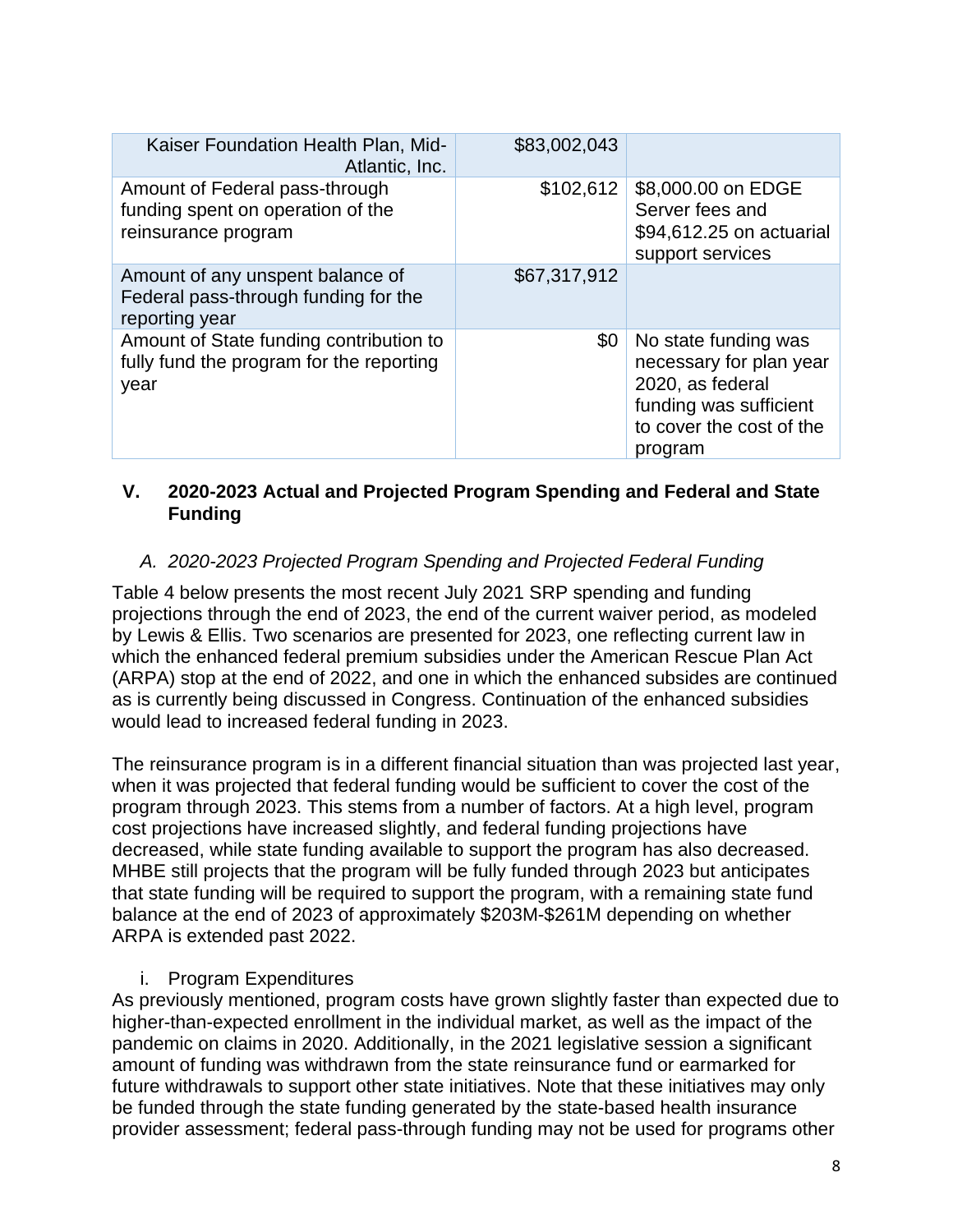than the SRP. The state reinsurance program funding dedicated to other state initiatives includes \$100M per year in FY 21 and FY 22 to support the Medicaid program, \$20M per year in FY 22 and FY 23 to support a state young adult subsidy, and \$15M per year in FY 23-25 to support health equity resource zone grants, for a total reduction in state funding of \$255M through FY 23.

#### ii. Program Funding

<span id="page-8-0"></span>An unexpected jump in federal funding for 2020 led to upward revisions in projected federal funding last year. However, the initial estimate of federal funding for 2021 received from the federal government this spring indicated an approximately 25% drop in funding compared to 2020. Further conversations with the federal government regarding the federal methodology for calculating pass-through funding, and corresponding revisions to Lewis & Ellis's methodology, led to reductions in projected federal funding for 2021-2023, compared to last years' projections.

The projected reduction in federal funding is primarily the result of the impact of a third carrier entering the individual market statewide, which lowers premium tax credit spending by the federal government and affects the blend of carrier assumptions regarding the impact of the SRP on rates.<sup>15</sup> Counteracting these effects, the enhanced federal premium subsidies under ARPA lead to increased federal pass-throughs. MHBE learned in early September that the final determination of federal funding for 2021, updated to include the effect of ARPA, will increase 2021 federal pass-through funding by approximately 6% compared to 2020. MHBE intends to work with MIA and Lewis & Ellis to reevaluate the projected impact of ARPA on federal funding for 2022 (and for future years if ARPA is extended).

Assumptions regarding state funding generated by the state-based health insurance provider assessment have not changed significantly since last year. The assessment is still estimated to collect approximately \$112 million to \$125 million per year. The federal terms and conditions of the State Innovation Waiver, in the section titled "Legislation Authorizing and Appropriating Funds to the reinsurance program", state that "the MHBE must ensure sufficient funds, on an annual or other appropriate basis, for the reinsurance program to operate as described in the MHBE's waiver application". The 2019 and 2020-2023 health insurance provider assessment ensures that Maryland has consistent funding to support the SRP and allows Maryland to access the federal passthrough funding that undergirds the SRP. Any unspent federal or state funding can be rolled forward to support the SRP in future years.

<span id="page-8-1"></span><sup>&</sup>lt;sup>15</sup> The federal government blends the carriers' assumptions of the impact of turning off reinsurance, dependent on which carrier has the Second Lowest Cost Silver Plan ("SLCSP") in each area. CareFirst is expected to no longer have the SLCSP in any of the rating areas in 2022, so the weight given to their PPO plan assumption, which is much larger than Kaiser or UHC, will be 0%.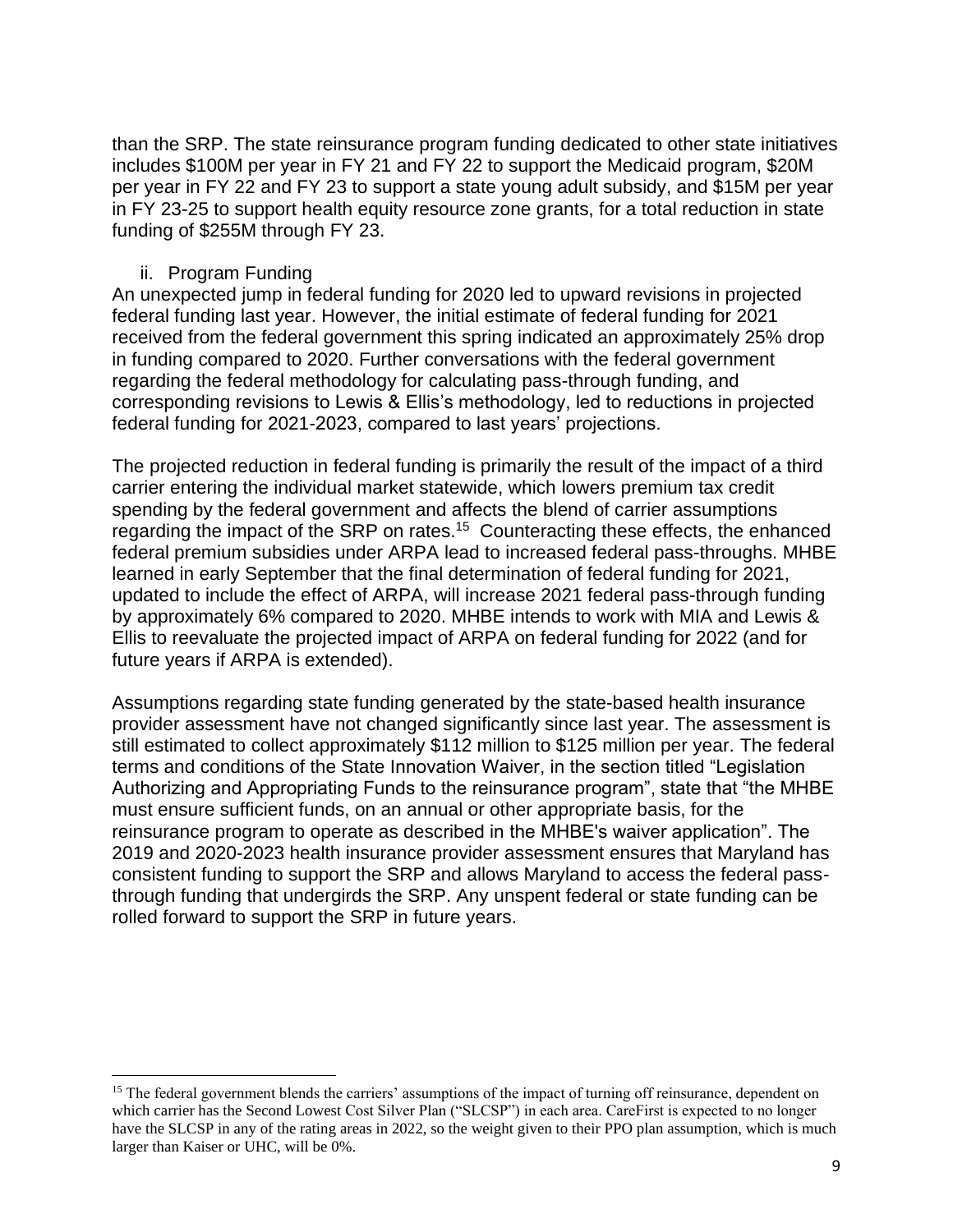# MARYLAND HFALI

#### Table 4. SRP Financial Overview, 2019-2023

|                                | 2019          | 2020          | 2021          | 2022          | 2023<br>(ARPA<br>ends) | 2023<br>(ARPA<br>continues) |
|--------------------------------|---------------|---------------|---------------|---------------|------------------------|-----------------------------|
| <b>SRP Cost</b>                | \$352,798,597 | \$400,106,654 | \$432,632,395 | \$491,646,596 | \$505,995,722          | \$514,515,711               |
| MA Budget<br>Transfer          |               | \$100,000,000 | \$100,000,000 |               |                        |                             |
| Young Adult<br>Subsidy         |               |               |               | \$20,000,000  | \$20,000,000           | \$20,000,000                |
| <b>Health Equity</b>           |               |               |               |               | \$15,000,000           | \$15,000,000                |
| Federal<br>Funding             | \$373,395,635 | \$447,277,359 | \$474,542,755 | \$289,191,236 | \$243,752,593          | \$309,725,071               |
| <b>State Funding</b>           | \$326,606,485 | \$118,622,884 | \$124,158,202 | \$118,896,671 | \$125,554,885          | \$125,554,885               |
| End of Year<br>Balance – Fed.  | \$20,249,819  | \$67,317,912  | \$109,228,272 | \$0           | \$0                    | \$0                         |
| End of Year<br>Balance - State | \$326,606,485 | \$345,229,369 | \$369,387,571 | \$375,057,154 | \$203,368,910          | \$260,821,399               |

#### <span id="page-9-0"></span>*B. Impact of COVID-19*

MHBE reopened individual exchange enrollment due to COVID-19, launching a special enrollment period open to any uninsured individual in the state that ran from March 16, 2020 until August 15, 2021. This helped to lead to an increase in on-exchange enrollment of about 8%, while total individual market enrollment (on and off-exchange) grew about 9% over the same period.

As previously mentioned, Lewis & Ellis found in reviewing 2020 full year claims that COVID-19 had a greater impact on reinsured claims than expected. For example, of CareFirst's high-cost claimants with over \$20,000 in incurred claims, approximately 56% had a COVID-19 claim.

#### <span id="page-9-1"></span>**VI. Carrier Accountability Reporting**

MHBE regulations require all carriers participating in the SRP to submit an annual report that describes carrier activities to manage the costs and utilization of the enrollees whose claims were reimbursed by the SRP, as well as efforts to contain costs so enrollees do not exceed the reinsurance threshold.<sup>16</sup> The first data under this requirement was collected in 2020, for plan year 2019. A report summarizing key findings, as well as the carriers' data submissions, are available on the MHBE website. <sup>17</sup> Background and highlights from plan year 2019 are summarized below. The second set of reports were collected in the summer of 2021, for plan year 2020, and are currently under review.

<sup>16</sup> COMAR 14.35.17.03(C)

<sup>17</sup> https://www.marylandhbe.com/policy/reinsurance-program/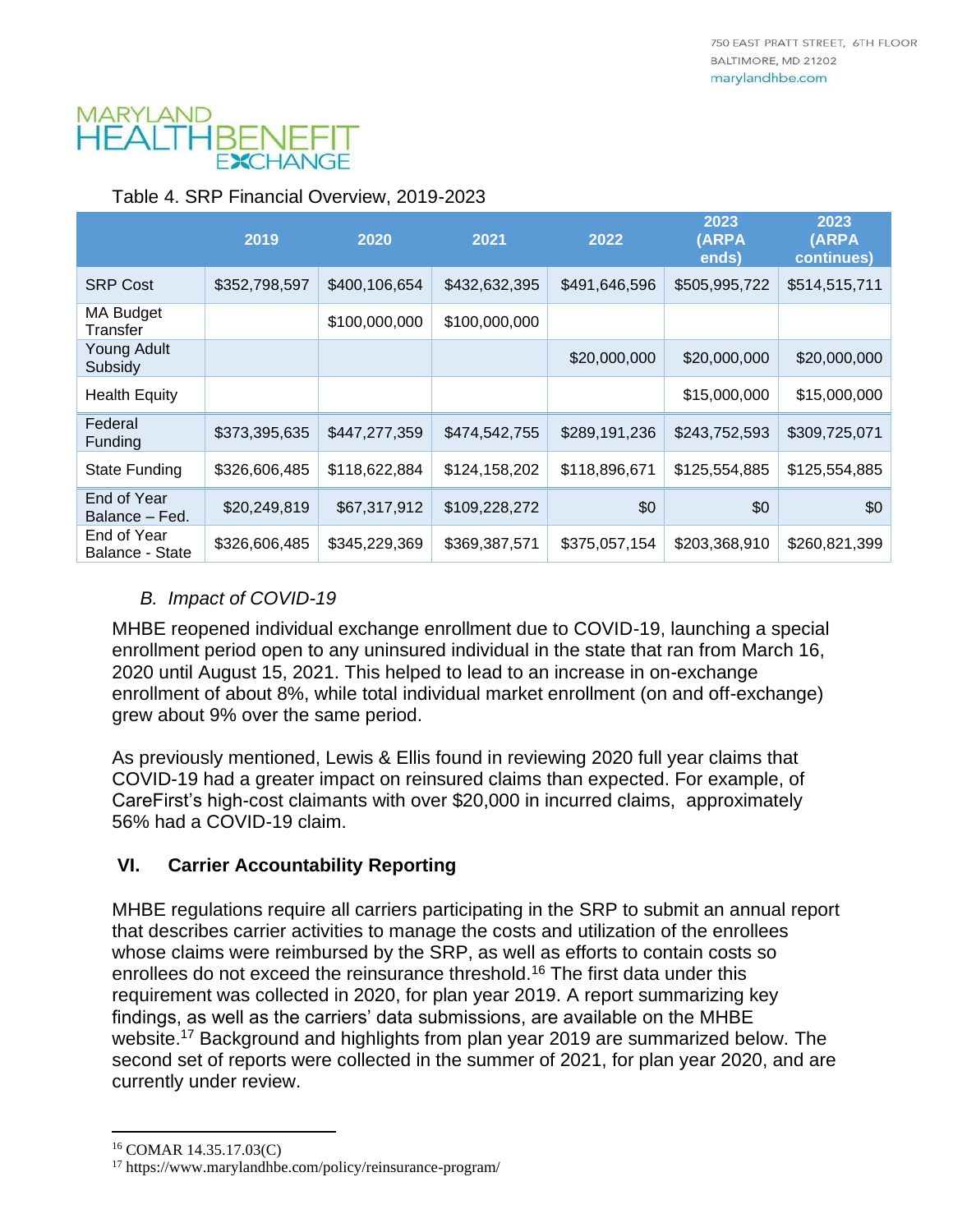The PY 2019 report serves as baseline. By allowing data to be tracked year-over-year, the PY 2020 report will provide more meaningful information on the effectiveness and savings of the interventions that the carriers reporting in PY 2019. Going forward, MHBE will use the 2019 and 2020 reports as a basis for conversations with carriers about their care management programs and initiatives to improve outcomes and manage SRP costs. MHBE is interested in exploring how we can encourage carriers to align care management activities for individual market enrollees with state population health initiatives, as well as focus on those conditions that are driving reinsurance payments and involve potentially preventable costs.

#### <span id="page-10-0"></span>*A. Reporting Overview*

MHBE collected data from carriers on the following items:

- The initiatives and programs the carrier administers to manage costs and utilization of enrollees whose claims are reimbursable under the SRP;
- The total population of enrollees whose claims are reimbursable under the SRP, the allocation of these enrollees across each of the initiatives and programs described above, and the allocation of enrollees who do not participate in these initiatives and programs;
- The effectiveness of the initiatives and programs, as measured by the estimated reduction of claims and utilization, and actions the carrier will take to improve on the effectiveness;
- Estimated savings to the SRP and estimated rate impact due to these programs and initiatives, and the methodology used to make these estimates; and
- Population health initiatives and outcomes for individual market enrollment.<sup>18</sup>

MHBE asked carriers to report on targeted initiatives addressing diabetes, behavioral health, asthma, and pregnancy/childbirth, as well as health outcomes addressing these conditions. These conditions were chosen to align with state population health goals and because they can have preventable costs. In order to protect patient privacy, carriers were asked to report on initiatives that served 300 or more total individual market enrollees.

#### <span id="page-10-1"></span>*B. Key Findings*

The table below lists the most prevalent and costly Hierarchical Condition Categories (HCCs) among the claims reimbursed by the SRP, according to data reported by the carriers. HCCs are groupings of related diagnoses that are used by the federal risk adjustment program and are a way to classify diagnosis codes into meaningful categories. Table 6 presents, in ascending order, the most frequently occurring and the highest cost HCCs among SRP claims across both carriers. MHBE notes that the top HCCs reimbursed by the SRP include the conditions of state population health interest—diabetes, asthma, behavioral health, and pregnancy. These are highlighted in

 $18$  Reporting instructions are available [here](https://www.marylandhbe.com/wp-content/uploads/2021/01/1.-2019-Reinsurance-Program-Carrier-Accountability-Report-Instructions.pdf) and a corresponding reporting template is available [here.](https://www.marylandhbe.com/home/carriers/)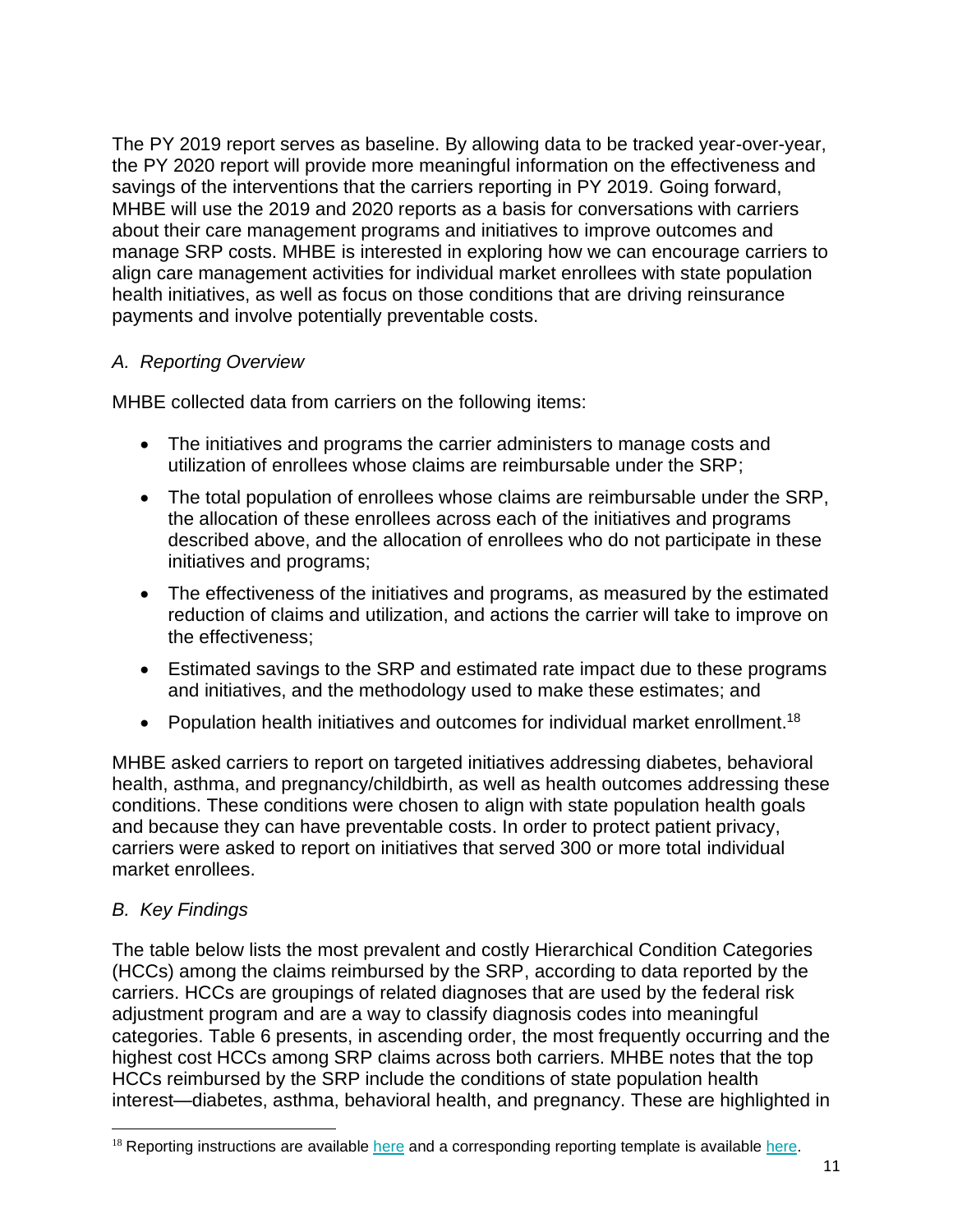light blue in the table. Various cancers accounted for both the most frequently occurring and highest cost HCCs.

|                | <b>Most Frequent</b>                                                           | <b>Highest Cost</b>                                                            |
|----------------|--------------------------------------------------------------------------------|--------------------------------------------------------------------------------|
| $\mathbf{1}$   | Cancers, including breast, prostate, lung<br>brain, colorectal, and metastatic | Cancers, including breast, prostate, lung brain,<br>colorectal, and metastatic |
| $\overline{2}$ | <b>Diabetes</b>                                                                | <b>Congestive Heart Failure</b>                                                |
| 3              | Inflammatory Response Syndrome/Shock                                           | <b>Diabetes</b>                                                                |
| 4              | <b>Congestive Heart Failure</b>                                                | Septicemia, Sepsis, Systemic Inflammatory<br>Response Syndrome/Shock           |
| 5              | Respiratory Arrest, Failure, and Shock                                         | Respiratory Arrest, Failure, and Shock                                         |
| 6              | Asthma and COPD                                                                | Asthma and COPD                                                                |
| $\overline{7}$ | Specified Heart Arrythmias                                                     | <b>Specified Heart Arrythmias</b>                                              |
| 8              | Endocrine and Metabolic Disorders, excluding<br><b>Congenital Disorders</b>    | <b>End Stage Renal Disease</b>                                                 |
| 9              | Pregnancy                                                                      | Non-Traumatic Coma, Brain<br><b>Compression/Anoxic Damage</b>                  |
| 10             | HIV/AIDS                                                                       | <b>Protein-Calorie Malnutrition</b>                                            |
| 11             | <b>Autistic Disorder</b>                                                       | Coagulation Defects and Other Specified<br><b>Hematological Disorders</b>      |
| 12             | Major Depressive & Bipolar Disorders                                           | Hemophilia                                                                     |
| 13             | Drug Dependence                                                                | <b>Inflammatory Bowel Disease</b>                                              |
| 14             | <b>End Stage Renal Disease</b>                                                 | <b>Autistic Disorder</b>                                                       |
| 15             |                                                                                | <b>Multiple Sclerosis</b>                                                      |

<span id="page-11-0"></span>Table 5. Top Hierarchical Condition Categories by Count and Cost, PY 2019 SRP

Table 6 summarizes the care management initiatives reported by each carrier that address each targeted condition in PY 2019. Table 6 also presents the number of enrollees with claims reimbursed by the SRP in PY 2019, as well as the corresponding total SRP payment. Overall, CareFirst had 9,095 enrollees with claims reimbursed by the SRP, with SRP payments totaling \$288 million. CareFirst reported one initiative targeting diabetes that serves 29% of their SRP population with diabetes, and one targeting behavioral health, serving 20% of their SRP population with a behavioral health diagnosis. Overall, Kaiser Permanente had 2,389 enrollees with claims reimbursed by the SRP, with SRP payments totaling \$65 million. Kaiser Permanente reported two initiatives targeting diabetes that serve 37 percent of their SRP population with diabetes.